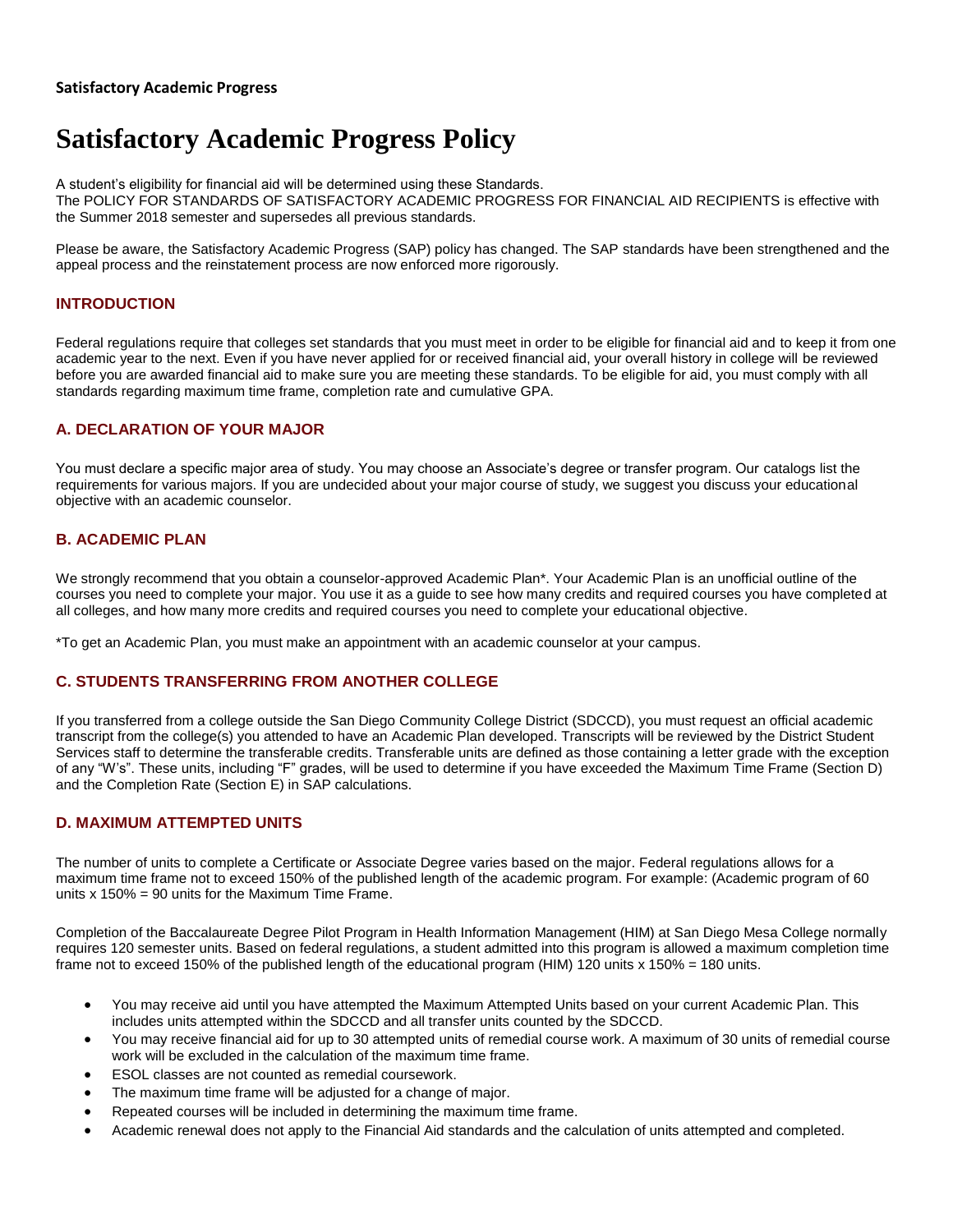If you do not have any SDCCD credits attempted then, any transfer credit that has been posted to your record will be used.

# **E. DETERMINATION OF ACADEMIC PROGRESS (COMPLETION/PACE RATE)**

In order to be making satisfactory progress you must complete at least 67% of all units attempted within the SDCCD colleges. For example: (30 units completed/42 units attempted = 71.42%).

- Units completed are "A" through "D" grades, or "P" passing with credit.
- Units not completed are "F" grades, "W" Withdrawal, "I" Incomplete, "NP" Not Passing or "RD" Report Delayed.
- Remedial courses and repeated courses will be used in the determination of academic progress (completion rate).

Your academic progress will be evaluated once each year at the end of the spring semester. A year is defined as summer, fall and spring. Using our professional judgment, we may monitor your SAP on a case by case basis once a semester.

Exception: If you are enrolled in a Certificate program that does not lead to an Associate's Degree, your academic progress may be evaluated every semester.

### CUMULATIVE GPA

In order to be making satisfactory progress you must maintain a minimum GPA from all units attempted within the SDCCD colleges. Your cumulative GPA progress will be evaluated once each year at the end of the spring semester. A year for Satisfactory Academic Progress purposes is defined as summer, fall and spring. To be in Good Standing:

- You must have a cumulative GPA of 2.00 or higher at the end of each year.
- If you have all "P" grades with a 0.00 GPA, you will be considered to be making SAP.

# **DISQUALIFICATION FROM ELIGIBILITY FOR FINANCIAL AID**

You will be disqualified if, at each cumulative, yearly evaluation period, you:

- Have completed less than 67% of the total cumulative units attempted
- Have not met the 2.0 cumulative GPA Progress standards
- Have attempted more than 150% of the maximum attempted units based on your current academic plan
- Have earned a Bachelor or higher degree (includes 1<sup>st</sup> Professional, Bachelor's, Master's and Doctorate degrees). This includes degrees from all colleges in the United States or from foreign countries.

# **F. APPEALS**

If you are disqualified and you have documented extenuating circumstances such as injury or illness, death of a relative or other special circumstances, you may submit an appeal to your campus Financial Aid Office for the Appeal Committee's consideration.

Appeals will be considered in the date order in which they are received. Your appeal and any supporting documents must be received in the Financial Aid Office no later than the third Friday before the end of the semester or your last day of classes, whichever comes first, for the semester that you are filing an appeal.

Note: To submit an appeal, you MUST obtain and submit a counselor-approved Academic Program Plan. In your appeal, you must include the following:

- Why you failed to make Satisfactory Academic Progress
- What has changed or what steps you have taken that will allow you to make Satisfactory Academic Progress (SAP)
- If you have a Bachelor Degree or higher, please explain why you are enrolled at a community college and the purpose of returning to a two year or less academic program.

If your appeal is approved, you will be placed on "Financial Aid Probation" for one payment period (one semester) only and you must make Satisfactory Academic Progress (SAP) and comply with any specific conditions in your appeal decision. If you do not make SAP or meet the conditions in your appeal decision, you will be disqualified again and you must meet the reinstatement conditions as described in Section G to be considered for further aid.

### **The decision of the appeal committee is final**.